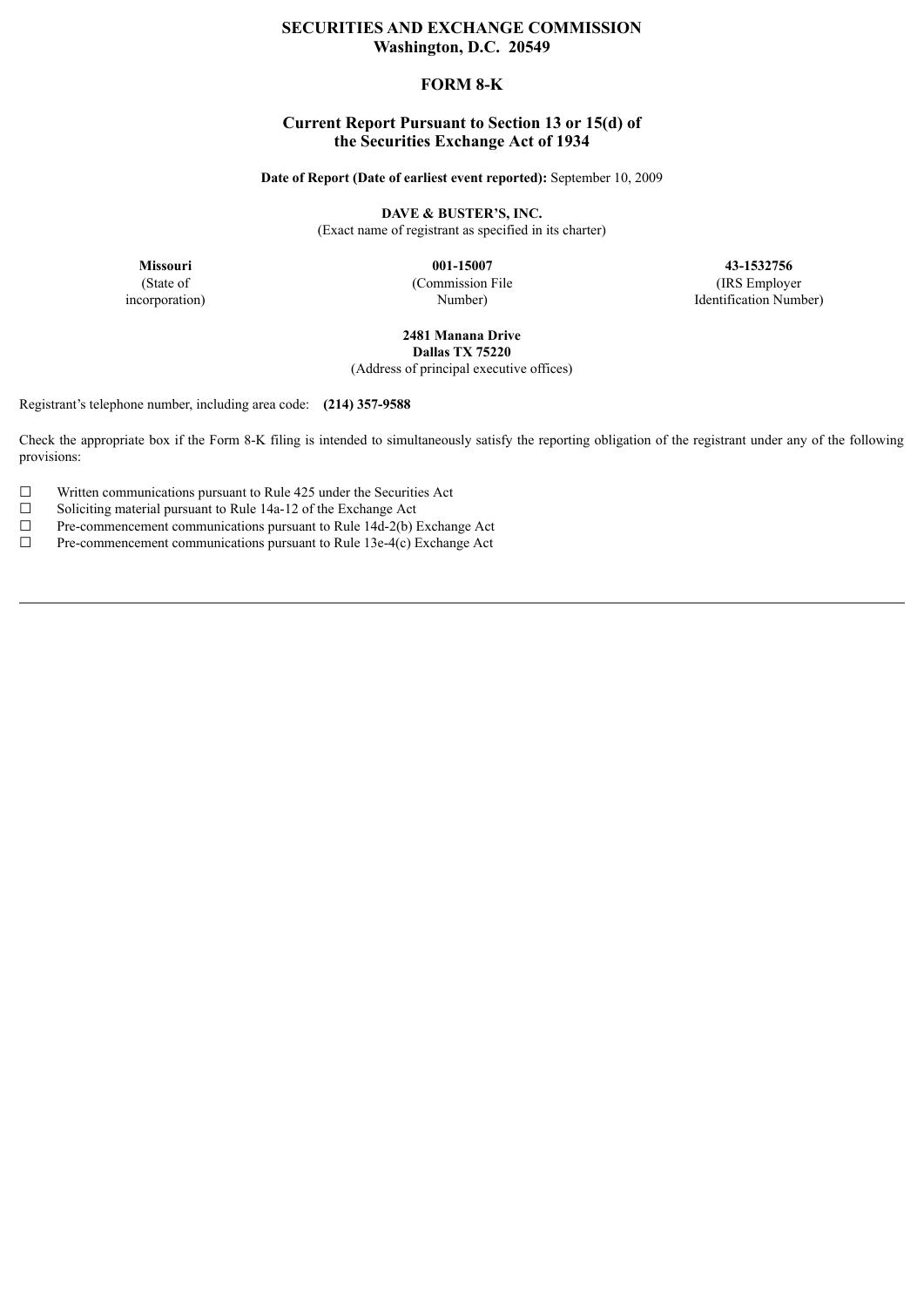#### **Item 2.02. Results of Operations and Financial Condition.**

The information contained in Item 2.02 of this Current Report on Form 8-K, including the Exhibit attached hereto, is being furnished and shall not deemed to be "filed" for the purposes of Section 18 of the Securities Exchange Act of 1934, as amended, or otherwise subject to the liabilities of that Section. Furthermore, the information contained in Item 2.02 of this Current Report on Form 8-K shall not be deemed to be incorporated by reference into any registration statement or other document filed pursuant to the Securities Act of 1933, as amended.

On September 10, 2009, Dave & Buster's, Inc. issued a press release announcing its second quarter fiscal 2009 results. A copy of this Press Release is attached hereto as Exhibit 99.

#### **Item 9.01. Financial Statements and Exhibits.**

- (d) Exhibits.
	- 99 Press release dated September 10, 2009.

#### **SIGNATURES**

Pursuant to the requirements of the Securities Exchange Act of 1934, the registrant has duly caused this report to be signed on its behalf by the undersigned hereunto duly authorized.

DAVE & BUSTER'S, INC.

Date: September 15, 2009 By: /s/ Jay L. Tobin

Jay L. Tobin Senior Vice President, General Counsel and Secretary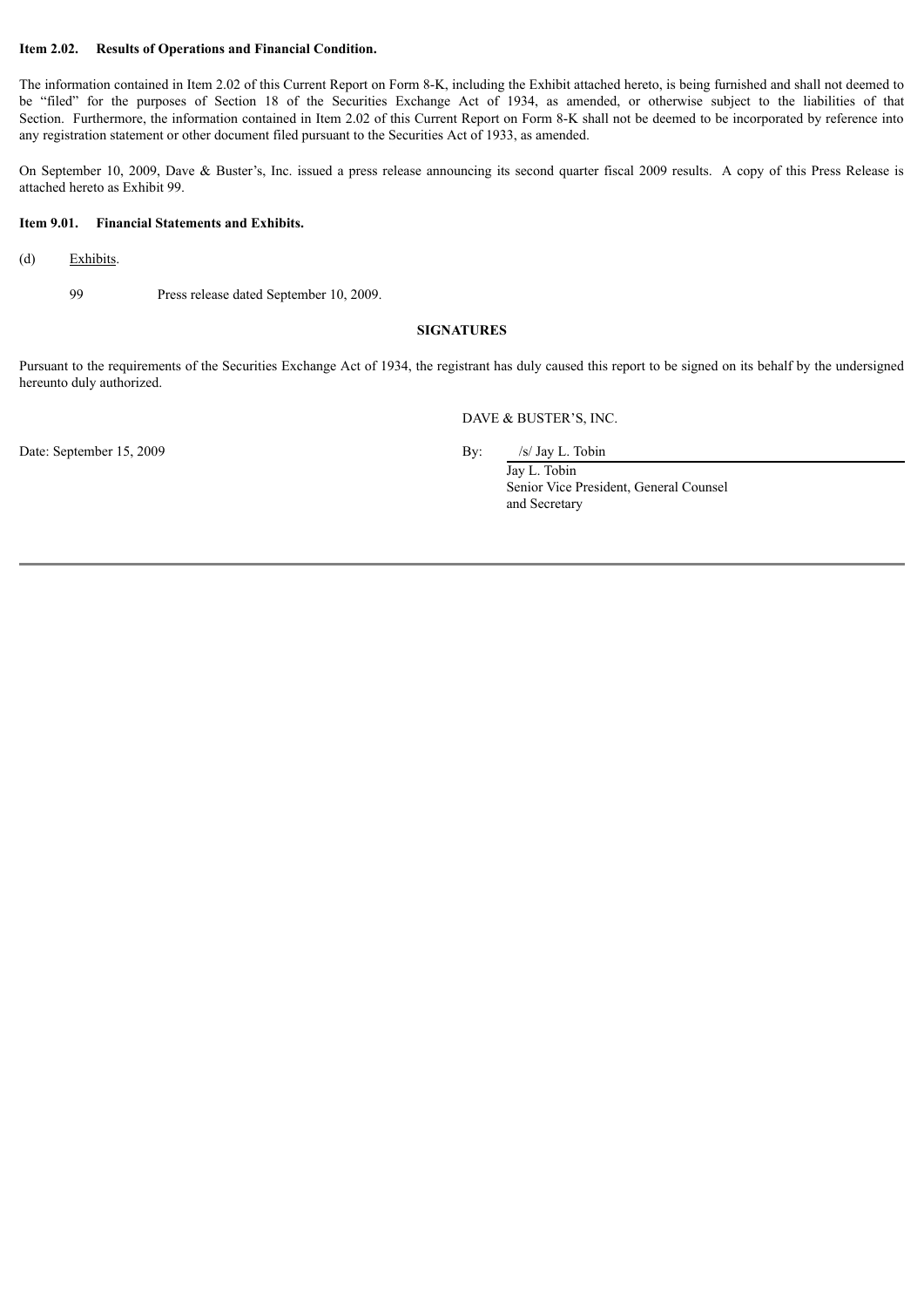

# **News Release**

*For further information contact: Jef Elliott or Geralyn DeBusk Halliburton Investor Relations 972-458-8000*

# Dave & Buster's, Inc. Reports Financial Results for its Fiscal 2009 Second Quarter

DALLAS—September 10, 2009—Dave & Buster's, Inc., a leading operator of high volume entertainment/dining complexes, today announced results for its second quarter ended August 2, 2009.

Total revenues decreased 3.5% to \$131.5 million in the second quarter of 2009, compared to \$136.2 million in the second quarter of 2008. This revenue decline was comprised primarily of a 10.1% decrease in comparable store sales offset by an \$8.8 million increase in revenues from non-comparable operations. Total Food and Beverage revenues decreased 7.3%, while revenues from Amusements and Other increased 0.9%.

EBITDA (Modified) for the second quarter of 2009 of \$17.6 million was less than prior year EBITDA (Modified) of \$19.6 million by 10.2%. Adjusted EBITDA, which excludes Pre-opening costs, expense reimbursements to affiliates and non-recurring charges, decreased 8.3% to \$19.0 million versus \$20.7 million in the second quarter of fiscal 2008.

Total revenues for the 26-week period decreased 3.1% to \$270.0 million from \$278.7 million for the comparable period last year. This revenue reduction was comprised of a 9.0% decrease in comparable store sales partially offset by a \$15.8 million increase in revenues from non-comparable operations. Total Food and Beverage revenues decreased 6.1%, while revenues from Amusements and Other increased 0.1%.

EBITDA (Modified) for the 26-week period of \$43.5 million was less than prior year EBITDA (Modified) of \$46.8 million by 7.0%. Adjusted EBITDA decreased 4.4% to \$46.3 million, versus \$48.4 million for the comparable period last year.

"Despite ongoing economic headwinds, we've continued to do an outstanding job of delivering for our guests, while continuing to control our costs," said Steve King, Chief Executive Officer. "We are positioned to be cash flow positive for the year, while building three new stores, even in this soft sales environment"

## Non-GAAP Financial Measures

A reconciliation of EBITDA (Modified) and Adjusted EBITDA to net income, the most directly comparable financial measure presented in accordance with GAAP, is set forth in the attachment to this release.

The Company will hold a conference call to discuss second quarter results on Thursday, September 10, 2009, at 10:00 a.m. Central Time (11:00 a.m. Eastern Time). To participate in the conference call, please dial (866) 765-2661 a few minutes prior to the start time and reference code # 25346279. Additionally, a live and archived webcast of the conference call will be available on the Company's Web site, www.daveandbusters.com.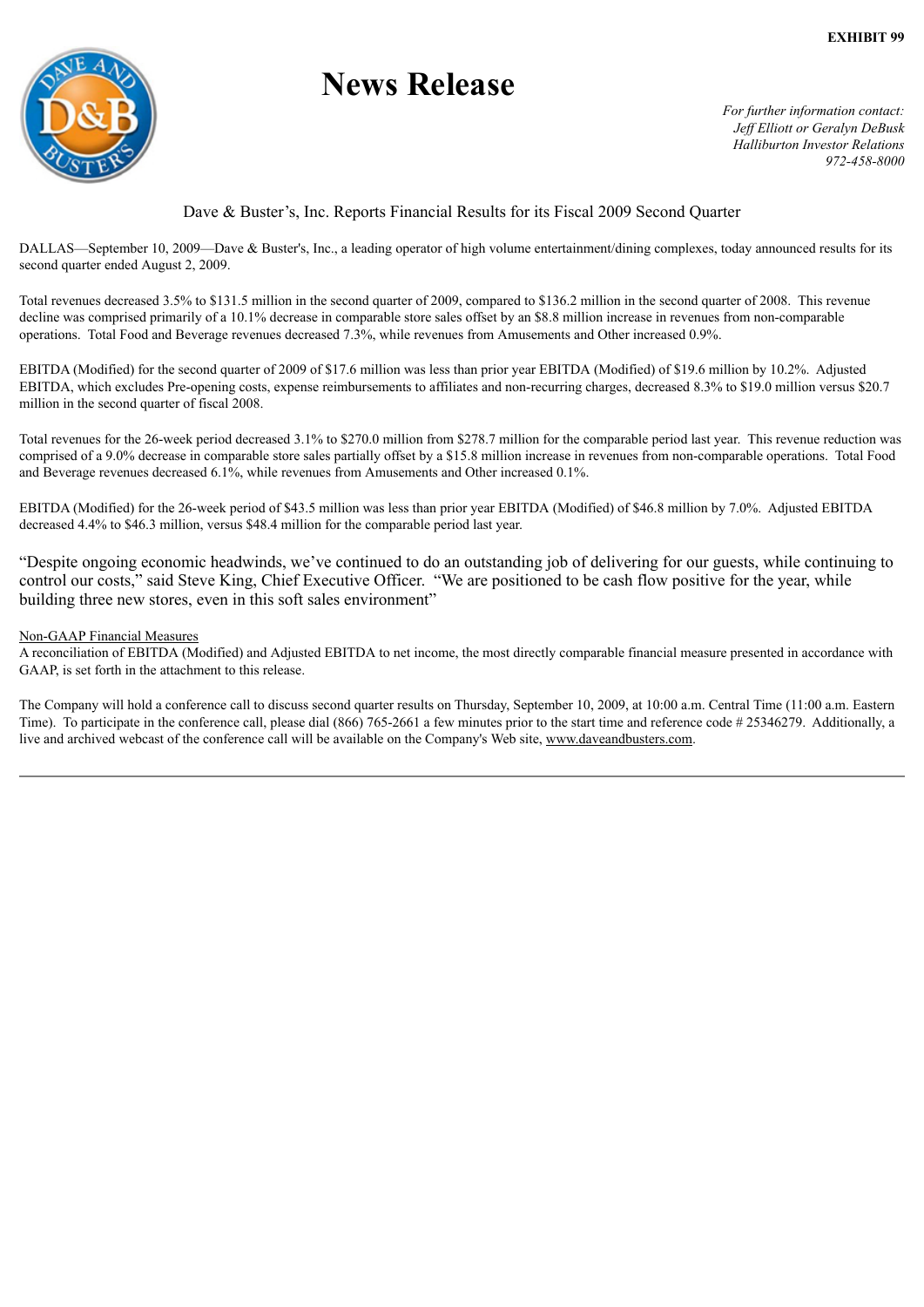Celebrating over 26 years of operations, Dave & Buster's was founded in 1982 and is one of the country's premier entertainment/dining concepts with 55 locations in the United States and in Canada. More information on the Company is available on the Company's Web site, www.daveandbusters.com.

The statements contained in this release that are not historical facts are forward-looking statements. These forward-looking statements involve risks and uncertainties and, consequently, could be affected by our level of indebtedness, general business and economic conditions, the impact of competition, the seasonality of the company's business, adverse weather conditions, future commodity prices, guest and employee complaints and litigation, fuel and utility costs, labor costs and availability, changes in consumer spending, changes in demographic trends, unfavorable publicity, our ability to open new complexes, *acts of God, and governmental regulations.*

#### **DAVE & BUSTER'S, INC. Condensed Consolidated Balance Sheets** (in thousands)

|                                             | <b>August 2, 2009</b><br>(unaudited) |               | <b>February 1, 2009</b><br>(audited) |  |
|---------------------------------------------|--------------------------------------|---------------|--------------------------------------|--|
| <b>ASSETS</b>                               |                                      |               |                                      |  |
| Current assets:                             |                                      |               |                                      |  |
| Cash and cash equivalents                   | \$<br>20,719                         | $\mathcal{S}$ | 8,534                                |  |
| Other current assets                        | 28,845                               |               | 30,619                               |  |
| Total current assets                        | 49,564                               |               | 39,153                               |  |
| Property and equipment, net                 | 293,609                              |               | 296,805                              |  |
| Intangible and other assets, net            | 143,736                              |               | 144,978                              |  |
| Total assets                                | 486,909                              | \$            | 480,936                              |  |
| <b>LIABILITIES AND STOCKHOLDERS' EQUITY</b> |                                      |               |                                      |  |
| Total current liabilities                   | \$<br>78,418                         | <b>S</b>      | 74,349                               |  |
| Other long-term liabilities                 | 84,117                               |               | 85,314                               |  |
| Long-term debt, less current liabilities    | 226,905                              |               | 229,250                              |  |
| Stockholders' equity                        | 97,469                               |               | 92,023                               |  |
| Total liabilities and stockholders' equity  | \$<br>486,909                        | \$            | 480,936                              |  |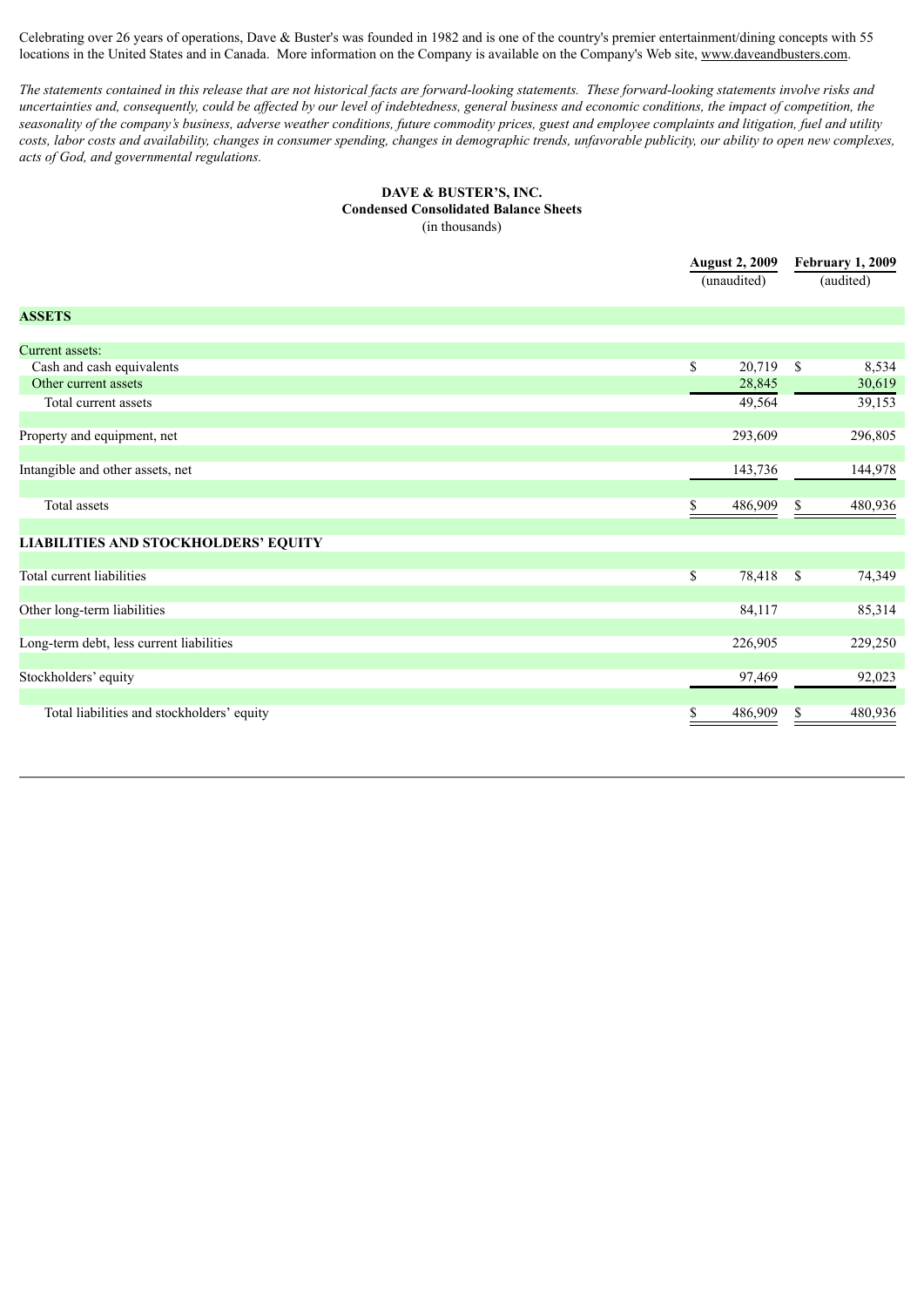## **DAVE & BUSTER'S, INC. Consolidated Statements of Operations** (dollars in thousands) (unaudited)

|                                                 |              | <b>13 Weeks Ended</b><br><b>August 2, 2009</b> |                          |         | <b>13 Weeks Ended</b><br><b>August 3, 2008</b> |  |  |
|-------------------------------------------------|--------------|------------------------------------------------|--------------------------|---------|------------------------------------------------|--|--|
| Food and beverage revenues                      | $\mathbb{S}$ | 66,591                                         | $50.6\%$ \$              | 71,856  | 52.7%                                          |  |  |
| Amusement and other revenues                    |              | 64,936                                         | 49.4%                    | 64,382  | 47.3%                                          |  |  |
| <b>Total revenues</b>                           |              | 131,527                                        | 100.0%                   | 136,238 | 100.0%                                         |  |  |
| Cost of products                                |              | 26,206                                         | 19.9%                    | 26,802  | 19.7%                                          |  |  |
| Store operating expenses                        |              | 79,209                                         | $60.3\%$                 | 80,980  | 59.4%                                          |  |  |
| General and administrative expenses             |              | 7,672                                          | 5.8%                     | 8,629   | 6.3%                                           |  |  |
| Depreciation and amortization                   |              | 13,168                                         | $10.0\%$                 | 11,898  | 8.7%                                           |  |  |
| Pre-opening costs                               |              | 1,052                                          | $0.8\%$                  | 960     | 0.7%                                           |  |  |
| Total operating expenses                        |              | 127,307                                        | 96.8%                    | 129,269 | 94.8%                                          |  |  |
| Operating income                                |              | 4,220                                          | $3.2\%$                  | 6,969   | $5.2\%$                                        |  |  |
| Interest expense, net                           |              | 5,635                                          | 4.3%                     | 5,811   | 4.3%                                           |  |  |
| Income (loss) before provision for income taxes |              | (1, 415)                                       | $(1.1)\%$                | 1,158   | 0.9%                                           |  |  |
| Provision (benefit) for income taxes            |              | (1, 478)                                       | $(1.1)\%$                | 188     | 0.1%                                           |  |  |
| Net income (loss)                               |              | 63                                             | $0.0\%$<br><sup>\$</sup> | 970     | 0.8%                                           |  |  |
| Other information:                              |              |                                                |                          |         |                                                |  |  |
| Company operated stores open at end of period   |              | 55                                             |                          | 50      |                                                |  |  |

The following table sets forth a reconciliation of net income (loss) to EBITDA (Modified) and Adjusted EBITDA for the periods shown:

| Total net income (loss)                        | 63       | 970    |
|------------------------------------------------|----------|--------|
| Add back: Provision (benefit) for income taxes | (1, 478) | 188    |
| Interest expense, net                          | 5,635    | 5,811  |
| Depreciation and amortization                  | 13,168   | 11,898 |
| Loss on asset disposal                         | 444      | 467    |
| Gain on acquisition of limited partnership     | (339)    |        |
| Share-based compensation                       | 205      | 256    |
| Currency transaction (gain)                    | (111)    |        |
| EBITDA (Modified) (1)                          | 17,587   | 19,590 |
| Add back: Pre-opening costs                    | 1,052    | 960    |
| Wellspring expense reimbursement               | 187      | 187    |
| Severance                                      | 187      |        |
| Adjusted EBITDA (1)                            | 19.013   | 20.737 |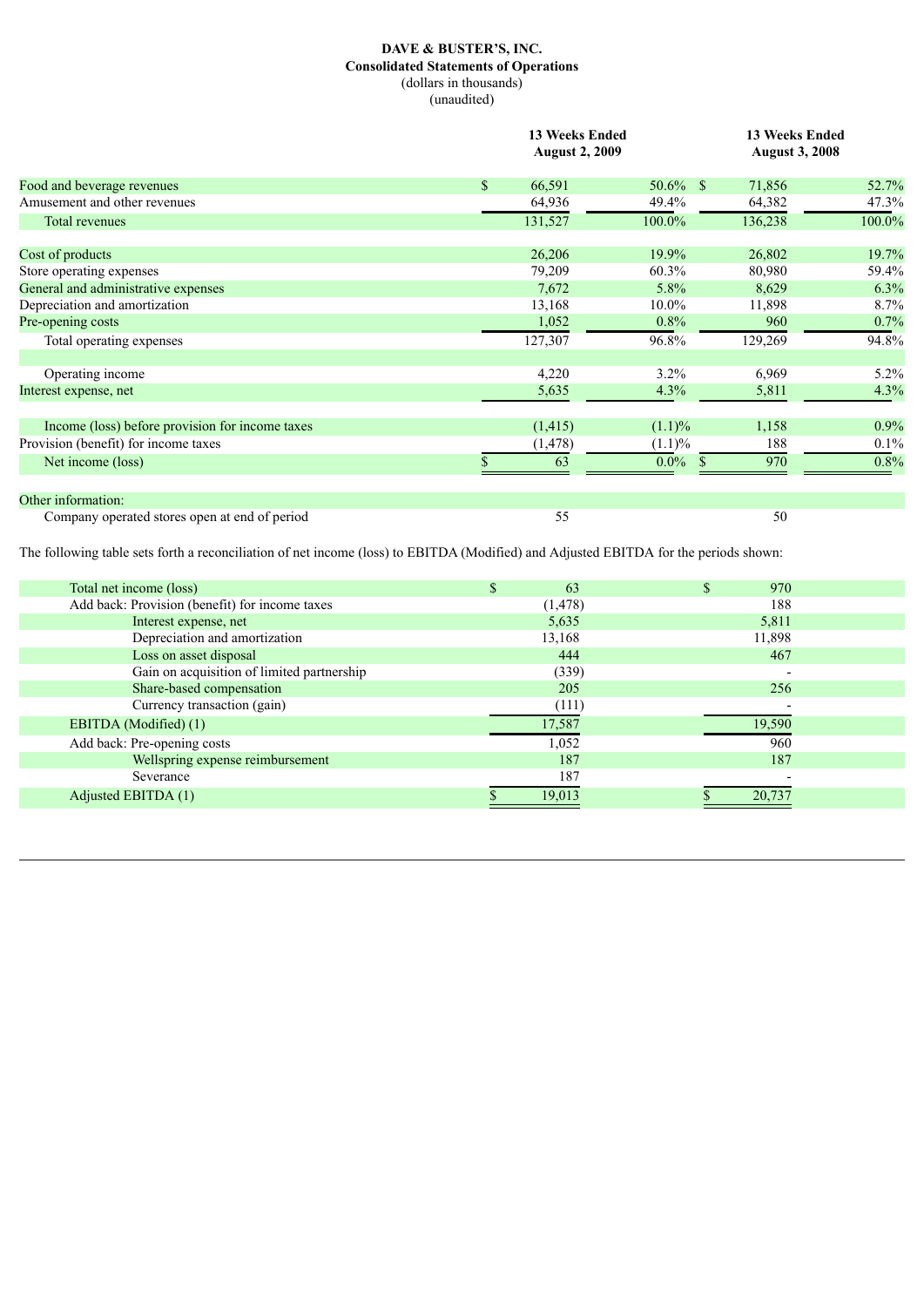## **DAVE & BUSTER'S, INC. Consolidated Statements of Operations** (dollars in thousands) (unaudited)

|                                                 |              | 26 Weeks Ended<br><b>August 2, 2009</b> |               |         | <b>26 Weeks Ended</b><br><b>August 3, 2008</b> |  |  |
|-------------------------------------------------|--------------|-----------------------------------------|---------------|---------|------------------------------------------------|--|--|
| Food and beverage revenues                      | $\mathbb{S}$ | 137,591                                 | $51.0\%$ \$   | 146,521 | 52.6%                                          |  |  |
| Amusement and other revenues                    |              | 132,362                                 | 49.0%         | 132,180 | 47.4%                                          |  |  |
| <b>Total revenues</b>                           |              | 269,953                                 | 100.0%        | 278,701 | 100.0%                                         |  |  |
| Cost of products                                |              | 53,162                                  | $19.7\%$      | 53,897  | 19.3%                                          |  |  |
| Store operating expenses                        |              | 156,344                                 | 57.9%         | 161,031 | 57.8%                                          |  |  |
| General and administrative expenses             |              | 15,077                                  | 5.6%          | 17,111  | 6.1%                                           |  |  |
| Depreciation and amortization                   |              | 25,902                                  | 9.6%          | 24,337  | 8.7%                                           |  |  |
| Pre-opening costs                               |              | 2,196                                   | $0.8\%$       | 1,242   | 0.5%                                           |  |  |
| Total operating expenses                        |              | 252,681                                 | 93.6%         | 257,618 | 92.4%                                          |  |  |
| Operating income                                |              | 17,272                                  | $6.4\%$       | 21,083  | 7.6%                                           |  |  |
| Interest expense, net                           |              | 11,184                                  | 4.1%          | 11,957  | 4.3%                                           |  |  |
| Income (loss) before provision for income taxes |              | 6,088                                   | 2.3%          | 9,126   | 3.3%                                           |  |  |
| Provision (benefit) for income taxes            |              | 857                                     | $0.3\%$       | 3,146   | 1.1%                                           |  |  |
| Net income (loss)                               |              | 5,231                                   | $2.0\%$<br>-S | 5,980   | 2.2%                                           |  |  |
| Other information:                              |              |                                         |               |         |                                                |  |  |
| Company operated stores open at end of period   |              | 55                                      |               | 50      |                                                |  |  |

The following table sets forth a reconciliation of net income (loss) to EBITDA (Modified) and Adjusted EBITDA for the periods shown:

| Total net income (loss)                        | 5,231  | 5,980  |
|------------------------------------------------|--------|--------|
| Add back: Provision (benefit) for income taxes | 857    | 3,146  |
| Interest expense, net                          | 11,184 | 11,957 |
| Depreciation and amortization                  | 25,902 | 24,337 |
| Loss on asset disposal                         | 618    | 849    |
| Gain on acquisition of limited partnership     | (339)  |        |
| Share-based compensation                       | 213    | 551    |
| Currency transaction (gain)                    | (136)  |        |
| EBITDA (Modified) (1)                          | 43,530 | 46,820 |
| Add back: Pre-opening costs                    | 2,196  | 1,242  |
| Wellspring expense reimbursement               | 375    | 375    |
| Severance                                      | 218    |        |
| Adjusted EBITDA (1)                            | 46,319 | 48.437 |